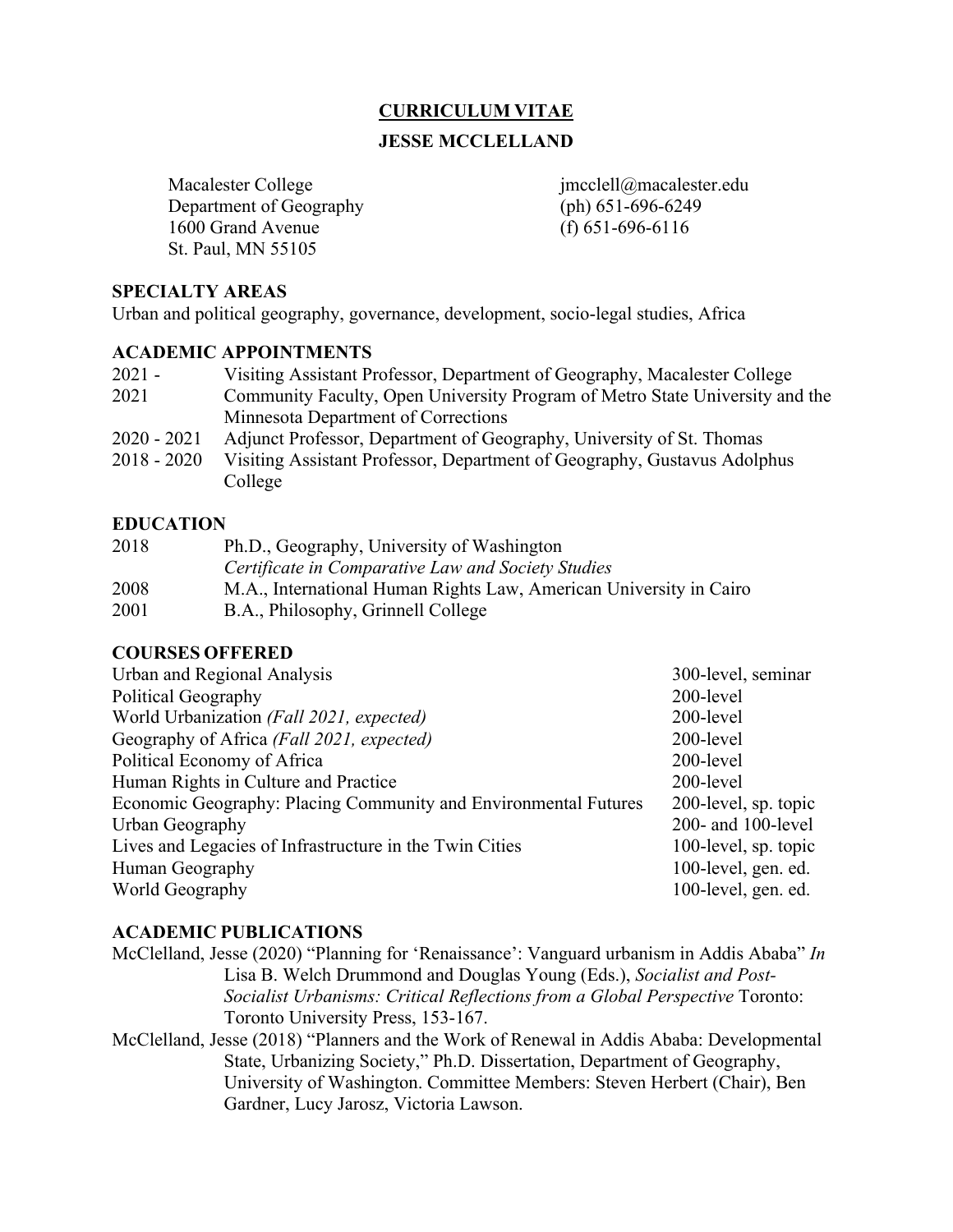- McClelland, Jesse (2017) "Urban expansion leads to friction among regions in Ethiopia" *In* Tau Tavengwa and Léonie Newhouse (Eds.)*, The Corridor* (Special Issue of Cityscapes Magazine in association with Max Planck Institute for the Study of Religious and Ethnic Diversity), 7-8.
- McClelland, Jesse (2016) "Situating the Excessive City: Social and material infrastructures of Addis Ababa" *In* Helawie Sewnet (Ed.) *Building Ethiopia II: Innovations and Development* Addis Ababa: Ethiopian Institute of Architecture, Building Construction and City Development (Addis Ababa University / ETH–Zürich), 32- 39.
- McClelland, Jesse (2008) "Rescaling the Human Right to Adequate Housing: Criteria and Condominiums in Addis Ababa," M.A. Thesis, Department of Law, American University in Cairo. Advisor: Alejandro Lorite Escorihuela.

# **EXTERNAL FELLOWSHIPS**

- 2014 2015 Fulbright-Hays Doctoral Dissertation Research Abroad Fellowship (US Department of Education) *Dissertation research, Addis Ababa*
- 2012 Title VI FLAS Fellowship (US Department of Education and KU African Studies Center) *Amharic language study, Addis Ababa University, Addis Ababa*
- 2011 Title VI FLAS Fellowship (US Department of Education and KU African Studies Center) *Amharic language study, Summer Cooperative African Languages Institute, University of Florida*

# **INTERNAL FELLOWSHIPS, GRANTS AND AWARDS**

| 2019          | Interdisciplinary event grant for $Q \& A$ and screening of <i>The Registry</i> , with guests |
|---------------|-----------------------------------------------------------------------------------------------|
|               | Steve Ozone and Seiki Oshiro (Lyceum Lecture of Gustavus Adolphus College)                    |
| 2013          | Distinguished Teaching Award for Teaching Assistants (Department of                           |
|               | Geography, University of Washington)                                                          |
| 2011          | Howard Martin Travel Grant (Department of Geography, University of                            |
|               | Washington)                                                                                   |
| $2010 - 2011$ | Top Scholar Fellowship (Department of Geography, University of Washington)                    |
| 2009          | AUC Graduate Conference Grant (Graduate School, American University in                        |
|               | Cairo)                                                                                        |
| 2008          | AUC Graduate Research Grant (Graduate School, American University in Cairo)                   |
| 2007          | AUC Graduate Fellowship (Department of Law, American University in Cairo)                     |

# **ACADEMIC CONFERENCE ACTIVITIES**

#### **PAPERS PRESENTED**

| 2018 | A social infrastructure of the local state? Building a professional cadre of             |
|------|------------------------------------------------------------------------------------------|
|      | planners in Ethiopia, Annual Meeting of the American Association of                      |
|      | Geographers, New Orleans                                                                 |
| 2016 | <i>Planning "integration" along Ethiopia's urban/regional interfaces, Inhabiting the</i> |
|      | Corridor: the implications of surging resource economies on urban life in East           |
|      | Africa, Max Planck Institute for the Study of Religious and Ethnic Diversity,            |
|      | Göttingen                                                                                |
| 2015 | Placing interlegality: Landed property and precarity in the regeneration of Addis        |
|      | Ababa, Annual Meeting of the Law and Society Association, Seattle                        |
| 2015 | Social mixity and regulatory hybridity in the regeneration of Addis Ababa,               |
|      | Annual Meeting of the American Association of Geographers, Chicago                       |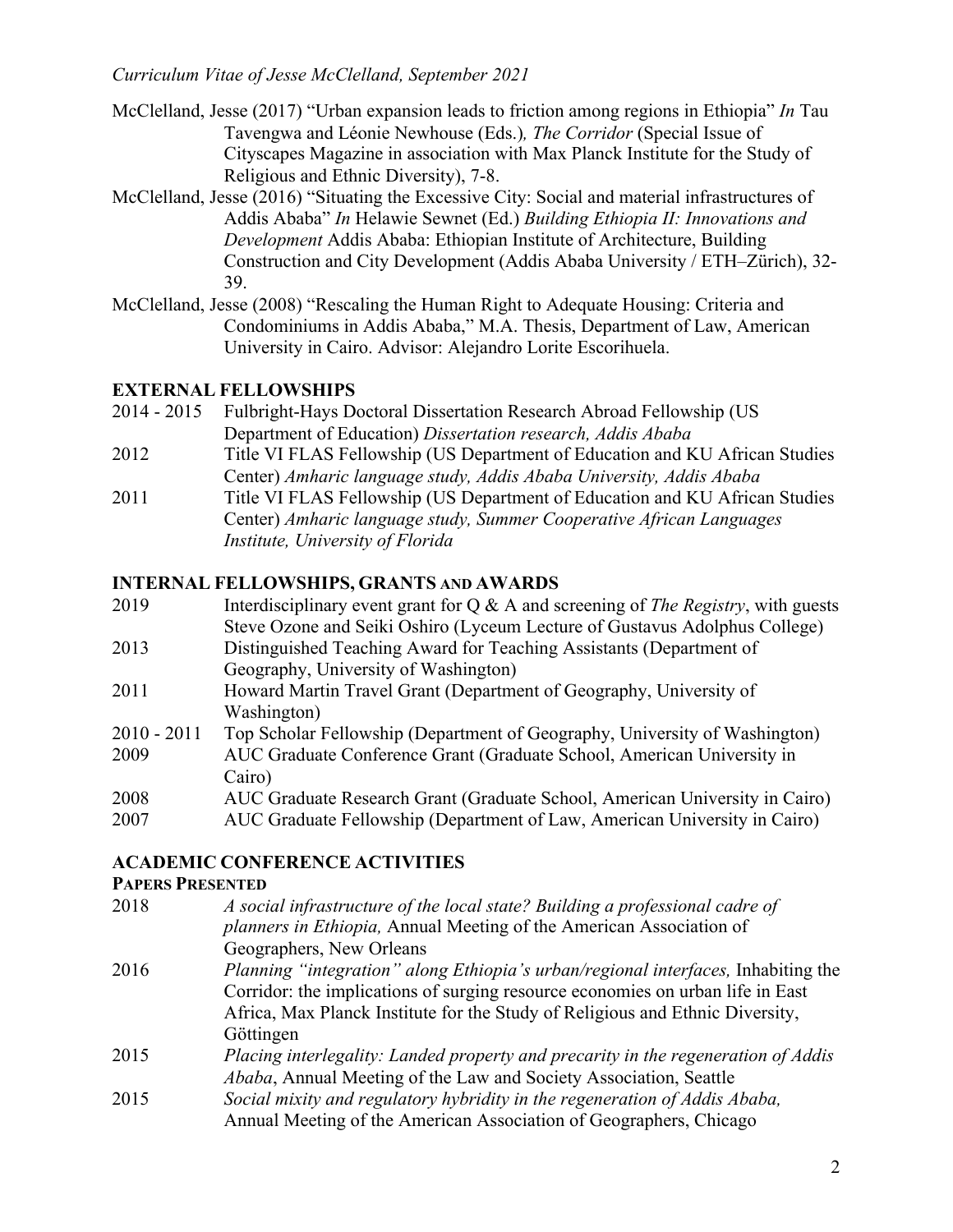*Curriculum Vitae of Jesse McClelland, September 2021*

| 2014 | What should global collaborations in urban research look like?, Beyond the straw<br>men: Post-colonial urban theory and 'Western' urban theory: Perspectives and<br>possibilities, Universiteit Gent |
|------|------------------------------------------------------------------------------------------------------------------------------------------------------------------------------------------------------|
| 2013 | Is it "land to the tiller" or land to the builder? Notes on post-socialist urbanism<br>in Addis Ababa, Ethiopia, Annual Meeting of the American Association of                                       |
|      | Geographers, Los Angeles                                                                                                                                                                             |
| 2012 | Can We Finally Condemn Ideal Types of the Slum? Poverty Knowledge,                                                                                                                                   |
|      | Relational Practices and Informality, Decolonizing Cascadia? Critical                                                                                                                                |
|      | Geographies Mini-Conference, University of British Columbia, Vancouver                                                                                                                               |
| 2011 | <i>Experiences of "For a Democratic University"</i> (Panel, Academia Insurgent),                                                                                                                     |
|      | Annual Meeting of the American Association of Geographers, Seattle                                                                                                                                   |
| 2009 | Rescaling the Human Right to Adequate Housing: Criteria and Condominiums in                                                                                                                          |
|      | Addis Ababa, European Conference on African Studies, Leipzig                                                                                                                                         |
| 2009 | The City in Autumn: Disinvestment and New Development in Wust al Balad, AUC                                                                                                                          |
|      | Before Community Conference, American University in Cairo                                                                                                                                            |
| 2008 | Accounting for a "Surplus Humanity": Structural Violence and Displacement in                                                                                                                         |
|      | African Cities, Critical Approaches to Internal Displacement, University of                                                                                                                          |
|      | Oxford                                                                                                                                                                                               |
| 2008 | New social housing in Addis Ababa: Between development policy and mere rent-                                                                                                                         |
|      | seeking, AUC Annual Research Conference: Problematizing Development,                                                                                                                                 |
|      | American University in Cairo                                                                                                                                                                         |
| 2007 | Reconsidering Informality in Greater Cairo: Uses of Space by the State and the                                                                                                                       |
|      | Urban Poor, Communitas Conference on Space and Identity in the Middle East,                                                                                                                          |
|      | American University in Cairo                                                                                                                                                                         |
|      |                                                                                                                                                                                                      |

# **SESSIONS ORGANIZED**

| 2018 | From the Inside Out: Uncovering Administrative Legal Geographies, Annual         |
|------|----------------------------------------------------------------------------------|
|      | Meeting of the American Association of Geographers, New Orleans. Organized       |
|      | with Brandon Derman and Tiffany Grobelski                                        |
| 2015 | Legal geographies: Power, (post)disciplinarity, and practice: State, difference, |
|      | social control, Annual Meeting of the American Association of Geographers,       |
|      | Chicago. Organized with Brandon Derman and Tiffany Grobelski                     |
| 2015 | Legal geographies: Power, (post)disciplinarity, and practice: Nature, society,   |
|      | economy, Annual Meeting of the American Association of Geographers, Chicago.     |
|      | Organized with Brandon Derman and Tiffany Grobelski                              |
| 2013 | Post-colonial Urbanisms – African Connections and Innovations I: (Re)ordering    |
|      | the City, Annual Meeting of the American Association of Geographers, Los         |
|      | Angeles. Organized with Léonie Newhouse                                          |
| 2013 | Post-colonial Urbanisms - African Connections and Innovations II: Crossings,     |
|      | Annual Meeting of the American Association of Geographers, Los Angeles.          |
|      | Organized with Léonie Newhouse                                                   |
| 2013 | Post-colonial Urbanisms – African Connections and Innovations III: A             |
|      | Discussion, Annual Meeting of the American Association of Geographers, Los       |
|      | Angeles. Organized with Léonie Newhouse                                          |
| 2011 | Concluding Discussion: From Occupy to Where? Mapping the Future for Critical     |
|      | Geography, Cascadia Critical Geographies Mini-Conference, Department of          |
|      | Geography, University of Washington, Seattle. Organized with Amy Piedalue        |
|      |                                                                                  |